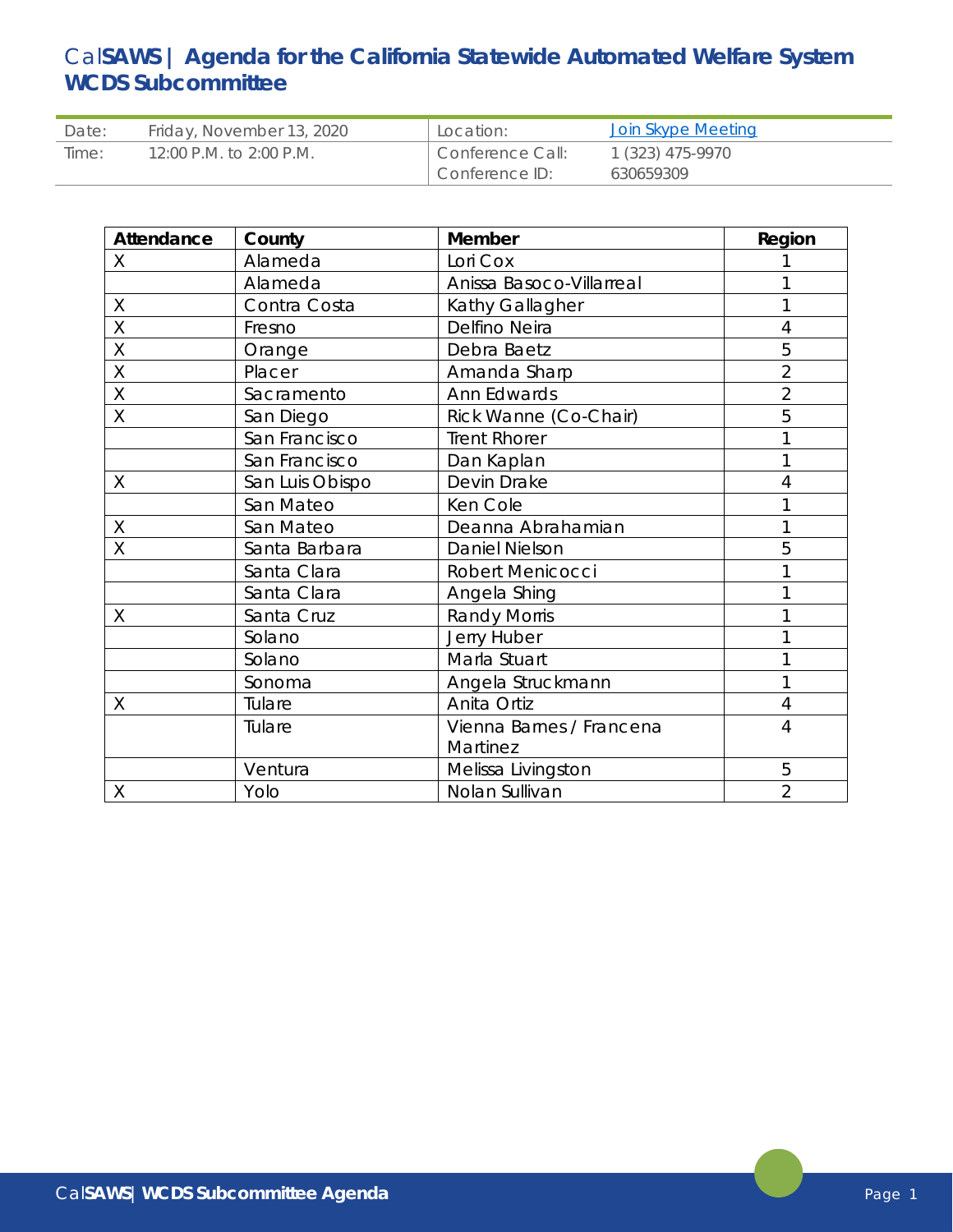## **12:00 P.M. – Convene Meeting of the WCDS Subcommittee**

#### **Topic**

- 1. Call Meeting to Order
- 2. Roll Call and Confirmation of Quorum
- 3. Public Comment

Public opportunity to speak on any Item NOT on the Agenda. Public comments are limited to no more than three minutes per speaker, except that a speaker using a translator shall be allowed up to six minutes.

Note: The public may also speak on any Item ON the Agenda by waiting until that item is read, then requesting recognition from the Co-Chair to speak.

## **Action Items**

- 4. Approval of the Minutes and review of the action items: a. August 14, 2020 WCDS Subcommittee
- Motion to Approve: Ann Edwards/Sacramento motioned. Debra Baetz/Orange seconded.
- In favor: CCC, FRS, ORG, PLA, SAC, SLO, SDG, SMT, SBR, SCZ, TUL, YOL b. Motion carried.

#### **Discussion Items**

5. Update on the sale of DXC's U.S. Health and Human Services business now Gainwell Technologies (Paul Saleh / Dawn Wilder)

## **Comments:**

Veritas Capital focuses on the government market stage, specifically technology-based firms working in the Health and Humans Services field. Their model is to invest in the company. Expectations from Veritas is feedback from the Team in areas that we want to invest in to improve our services, ensure that we are supporting our teams and clients and the technologies we bring to solve the challenges we participate in.

## **Updates:**

Successfully closed the sale of DXCs State Mobile Health and Human Services business to Veritas Capital on October 1st.

## 6. MyBCW Portal/Mobile Outage (Dawn Wilder)

## **Comments:**

October 30, 2020, 5:30 AM MyBCW went down and had a functional impact. Clients could not use all the functions, including complete applications, attach documents to a case and perform late attachments. Clients were able to log in, perform information queries, and via CalWIN mobile was available to apply for Disaster CalFresh. The problem occurred with the two software's, Microsoft ISS and Broadcom SiteMinder Agent, were not communicating to each other after a routine automatic restart of the Microsoft product's web service. Broadcom Agent would not start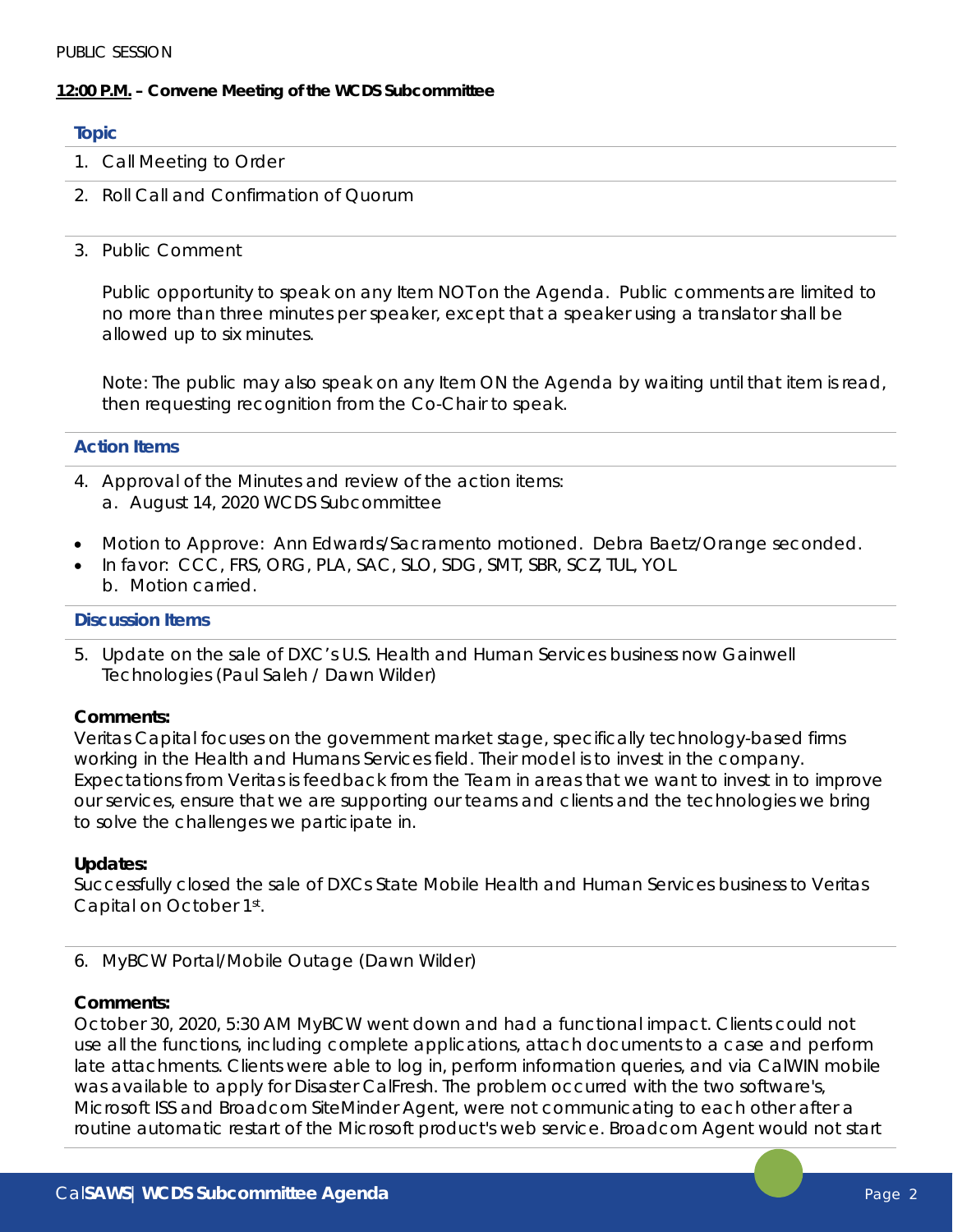## **Topic**

and was non-responsive. Neither product generated an error message. Overall, something was blocking the communication of the two products. To reconcile the problem, a ticket was opened with Broadcom, and the recommendation was to upgrade and patch the Broadcom product to try to get the communication between the two products to start. Upon failure of the Broadcom recommendations, Broadcom indicated that they believed the Microsoft process was either not kicking off or unable to reach the Broadcom agent. After engaging with Microsoft and multiple Gainwell architects, multiple server rebuilds were conducted and eliminated the most probable causes of the agent's failure to start. The resolution found was that Microsoft uses a default user to make the call the Broadcom agent, but a human user created the same ID as the Microsoft default user and never used the ID again for three years. After three years, the Microsoft default user got deleted during the purge process of deleting IDs, causing the problem. To resolve the matter, a new Microsoft default user was created and fixed the problem.

## 7. Application Development

- a. COVID-19
- b. Disaster CalFresh
- c. Medi-Cal Restoration Update
- d. Release 63
- e. OCAT Implementation

## **Comments:**

Captured the more recent items that we are tracking and to help facilitate and coordinate activities to support the counties. There have been some recent extensions and policy expansions related to COVID-19 activities.

15 Counties approved to offer Disaster CalFresh benefits. CDSS just recently approved and issued a letter for "Wave 4" to include more counties in Disaster CalFresh benefits. Starting November 16– 20 a new round of Disaster CalFresh applications will be available for counties. Associated with that is the Automated Mass Replacement Waivers, primarily due to the fires and power outages, have gone through a couple of rounds, and CDSS is working on including 42 counties, including 15 CalWIN counties.

Medi-Cal Restorations we are still working through processes and providing information to the county staff; this is in conjunction because of the public health emergency that has been extended through January 2021.

OCAT Implementation is wrapping up the

second week since Go-Live for the new user tool. There has been a team meeting supported by staff to have a daily call with OCAT Champions to discuss systematic issues to support the Go-Live effort. Internally, the results were processed with all the SAWS, Helpdesk teams, and RMs.

# **Updates:**

Enacted October 1, 2020, the H.R. 8337 "Continuing Appropriations Act, 2021 and Other Extensions Act" provides funding extensions for numerous acts. Division C- Health Extensions and Division D-Other Matter directly impact programs such as Medi-Cal and CalFresh.

Enacted October 2, 2020, the U.S. Department of Health and Services has been extended until January 21, 2021.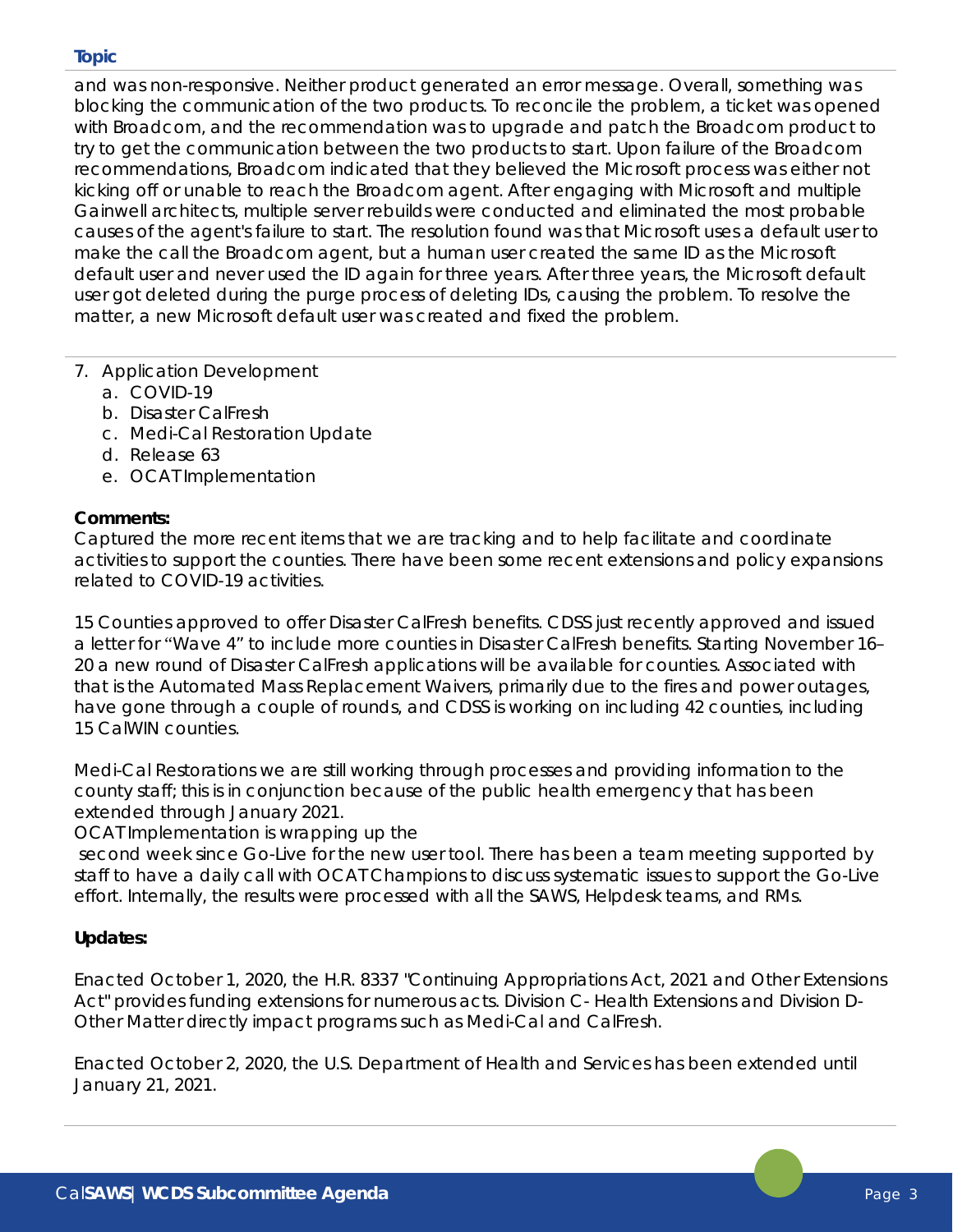## **Topic**

Medi-Cal Renewal processing and negative actions are not allowed due to the Public Health Emergency's extension until January 21, 2021.

CalFresh Emergency allotments (Max Allotments) are to continue. Those were supported by extending the Pandemic EBT through August and September. CDSS and CDE are currently working on a potential plan to extend through September 30, 2021. The plan is the Interview Adjustment Waiver which allows states to waive the interview requirements at application or recertification through June 30, 2021. The QC Review continues to be monitored and conduct updates through September 30, 2021. Refugee Cash Assistance waiver requests have been approved through ORR for a second extension to cover October 2020 through January 21, 2021.

Release 63 is coming on November 16, 2020. All 16 projects have completed testing.

- 8. Stakeholder Updates
	- a. CDSS
		- No new updates to report.
	- b. DHCS
		- Continuing to work with counties on Medi-Cal restorations. Lists are generated monthly and posted.
		- Wednesday November 18, 2020 set to have a meeting with DHCS, SAWS, and CWDA to discuss the next steps once the PHE is lifted. After the initial meeting Counties are welcomed to join future meetings.
	- c. OSI
		- CalWIN annual H&E was submitted back in August 2020 and received federal approval September 21st.
		- Recently informed of the new state officer from CMS for the state of California, David Koppel. Steve Z. met with him and discussed the CalWIN OCM and Implementation transition support contract. Steve was able to provide background, context, purpose, and funding opportunities to David on the contract as he is new to California. Trying to get contract executed by the beginning of December.
	- d. CWDA
		- No new updates to report.
- 9. CalSAWS Updates
	- a. Gant Chart Updates
	- b. Portal Mobile
		- Brand Update
			- Survey & Interview Outcomes
			- Risk
	- c. CalSAWS Contact Center
	- d. CalWIN OCM/Training/Implementation
	- e. GA/GR County Data Sharing

# **Comments:**

Migration projects are on time and on budget. The purple diamonds reflected on the Gantt Chart represent the analytics re-platforming over 500 scheduled non-requested reports, state reports, and dashboards that are all progressing on schedule. The 4th release is in, and the fifth release is getting ready for December. September 2021 is when C-IV cuts over, continuing with the functional design work through May of 2022. CalWIN UAT is scheduled for May of 2022 so that all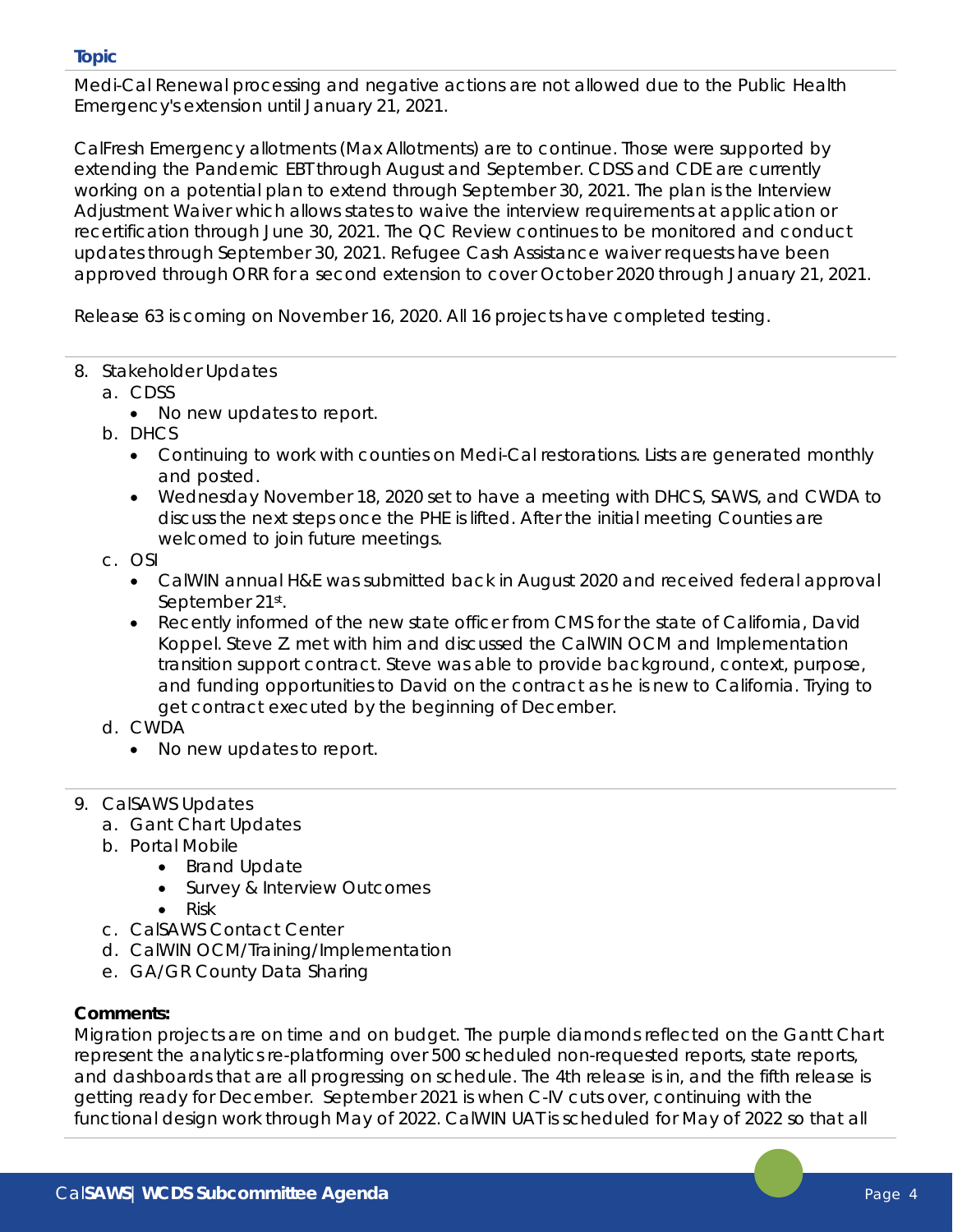## **Topic**

the applications will be completed, system tested, and made available for CalWIN counties to use.

CalWIN Conversion proceeding on schedule, the collaborative work with Gainwell is going well. Mock Conversion (MC) starts in August 2021, allowing for 14 months to test the Mock Conversion process with the CalWIN counties cutovers which is ample time.

The imaging process is on time. One thing to note is that CalWIN UAT of Imaging is happening at the same time as the overall system UAT for CalWIN, so they will go together and be tested in one complete functional test.

The Portal/Mobile team is in the design stage. There is a risk that will be brought to attention via a presentation that needs to be discussed. Overall, currently on time with the general design. At the beginning of the design stage, preliminary user surveys were conducted and received 7,000 responses from existing users of 1 of the 3 Portal MyBenefits CalWIN. 48 customer interviews were conducted to get more insights into customer needs. The four specific insights include diverse demographics, access to technology, the application process, and document upload and are being incorporated into the Statewide Portal/Mobile design.

The risk for Portal Go-Live recommended Mitigation direction is Option 2, which is scope BenefitsCal Phase 1 to be equivalent to or exceed C4Yourself and deploy with the CalSAWS C-IV cutover in September 2021.

CalSAWS Contact Center Implementation schedule is currently wrapping up estimates for that solution and has been handed to the federal for review. An advocate meeting will be held Monday, November 16, 2020, and bringing back for approval in January 2021, hoping to kick off the project in February 2021. A decision has been made to continue to use the AWS Connect platform, and requirements have been negotiated and will be brought forward for Federal and State review.

Currently waiting for final approval from the Federal government and expect that to occur at the end of November and to take to the JPA Board meeting in December for final approval to begin the transition to CalSAWS. During the last few meetings with Deloitte, they have provided CalWIN counties with a draft high-level timeline to know what to expect.

CRFI is out regarding DDID 2315 due to sharing data across counties for the GA/GR online programs. To move forward with the sharing of data, a unified 58-county approach is needed; a meeting will be held regarding this matter.

## **Updates:**

Portal/Mobile branding project started last August in 2019. The new main launching page for Portal is now called BenefitsCal. A survey will be launched November 6th to vote on the new logo.

Membership Meeting held twice a year in January (all the counties are invited for all-county votes) and June (JPA Board and PSC elections).

Business Process Re-engineering (BPR) to start December 2020 when the Project prepares the CalWIN/OCM services.

Teleconference meeting scheduled for November 16, 2020 to discuss existing policy for GA/GR data sharing. County response due November 20, 2020.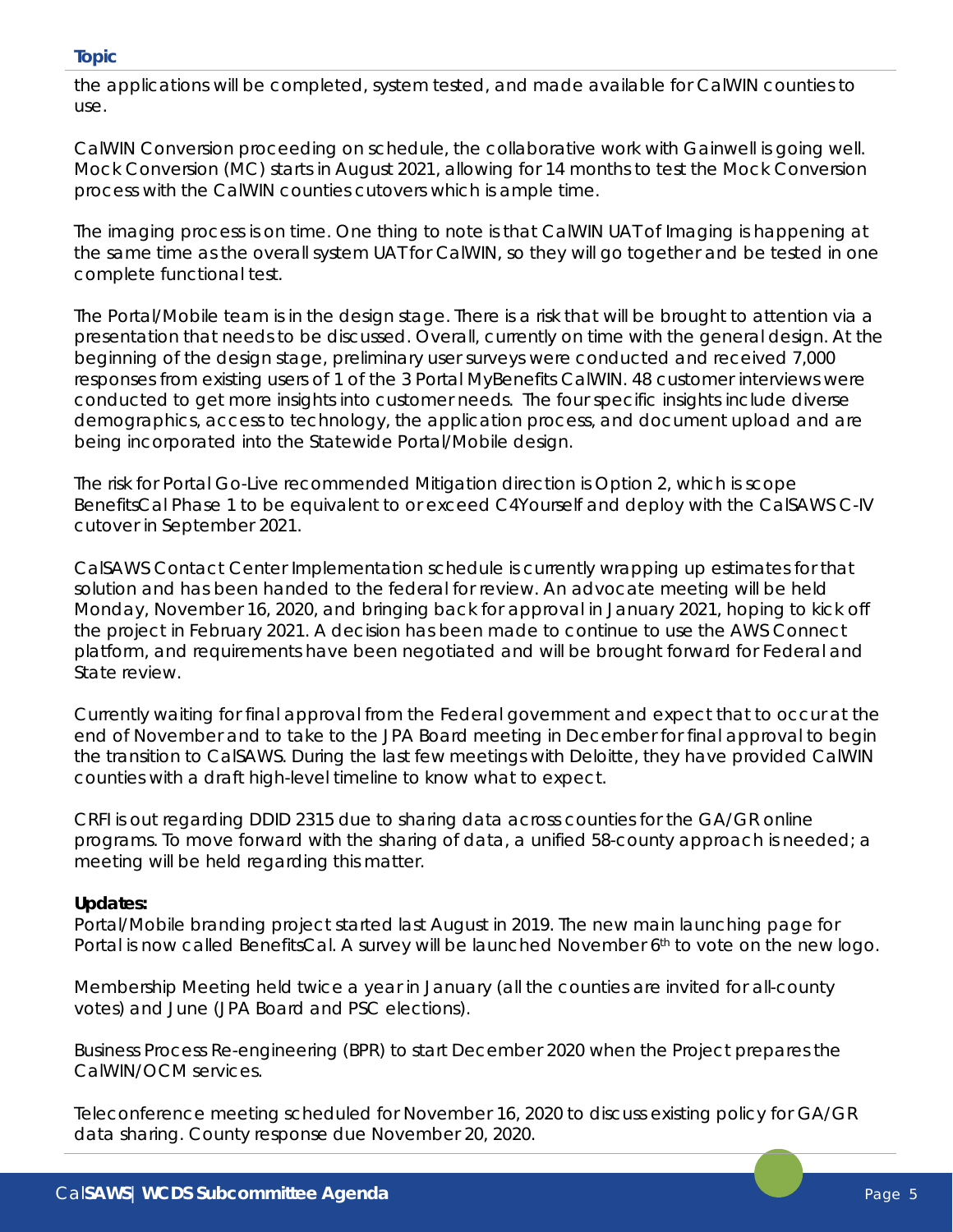- 10. CalSAWS Procurement Updates
	- a. Central Print
		- Central Print Procurement is in process. 2 of the 4 evaluations have been done. Consortium Issues Notice of Intent to Award on December 22, 2020. The planned start date of the Central Print Contract changed from March 11, 2021, to March 29, 2021.

#### 11. Fiscal Update

Updated allocations for CalSAWS went out on November 4, 2020. Actuals to date include July through partial month of October. One highlight on the report is the variance in the DD&I Non-App Dev category related to county support staff. This variance is the result of CRFI responses from the C-IV and CalWIN counties that requested re-alignment of the originally planned allocation for manual conversion and ancillary funds.

For the Consortium Personnel category of the report, the current recruitment is wrapping up, with 74 applications received and interviews and selection in process. The FTE results will be reflected in a future report.

For contract obligations, the liquidated damages and warranty credits and are currently on track to be cleared. As a reminder, modernization hours are updated each August. No other significant changes in this area since the last report.

## 12. Informational Items

- a. CalWIN Release Schedule
- b. Policy Updates
- c. Operations
	- Sonoma Fire Response
	- CWA Transition to Supported Platform
- d. Reporting Steering Committee Updates

CalWIN Web Application (CWA) transition platform is a capability in CalWIN to access CalWIN data to the internet. CWA will be upgraded to include a new platform, implementing multi-factor authentication for all the users, and expand the browser capability to include Google Chrome. The implementation date is November 16, 2020, with Release 63. We have messaged the new URL of the CalWIN counties and met with the county security workgroup staff throughout this project phase to test the CWA URL is accessible to all counties.

## 13. WCDS Subcommittee Meeting Dates

## 14. Adjourn Meeting

## Next Meeting **Public Notice**

As allowed by Governor Gavin Newsom's Executive Order N-29-20 the following Brown Act provisions are **suspended** during the COVID-19/Coronavirus emergency: